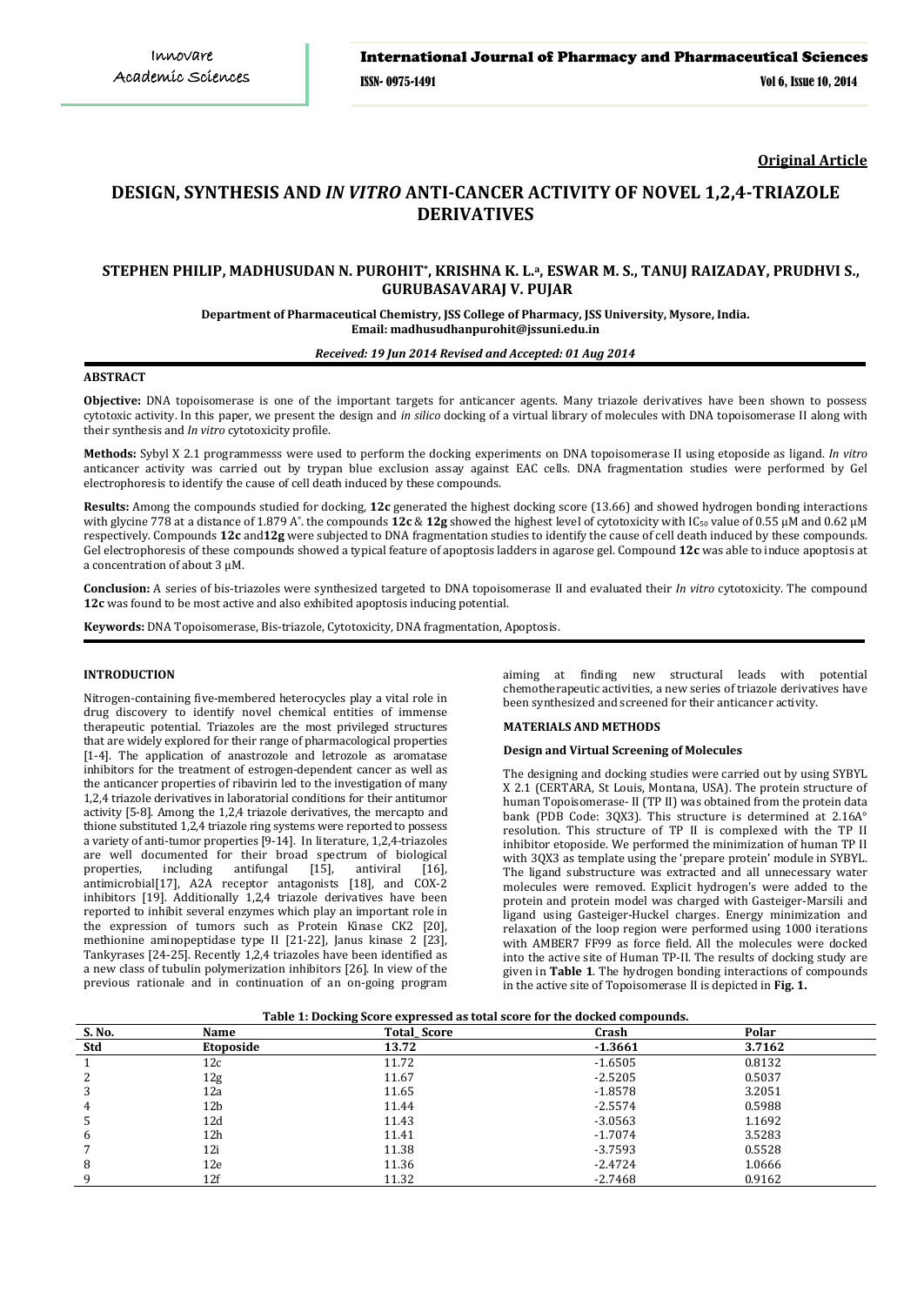

**Fig. 1: (a)Etoposide showing hydrogen bonding interactions in the active site of DNA topoisomerase II, (b) Compound 12c in the active site of Topoisomerase II.**

# **Chemistry**

The reagents used for synthesis were of laboratory grade and solvents were of analytical grade. The melting point of the compound was determined by open capillary method, expressed in°C. The reaction was monitored periodically through TLC with the solvent system hexane: ethyl acetate in the ratio of 2:3 and hexane: methanol in the ratio of 3:2.

IR spectra were recorded on Shimadzu FT-IR 8400-S spectrophotometer by KBr pellet technique and are expressed in cm-1. 1H-NMR spectra was recorded on Bruker 400 MHz FT-NMR spectrophotometer using DMSO and CDCl<sub>3</sub> as solvent and TMS as internal standard ( $\delta$  ppm). The chemical shifts are expressed in δppm. The splitting patterns were designated as follows; s: singlet; d: doublet; q: quartet; m: multiplet.[13]C-NMR spectra were recorded on Bruker 400 MHz FT-NMR spectrophotometer using DMSO as solvent. Mass spectra were recorded using Shimadzu Electron Impact Mass Spectrophotometer. All chemicals used for synthesis were purchased from (Sigma–Aldrich).

#### **Synthesis**

The strategy adopted to synthesize the molecules is depicted in **Scheme 1**. The aryl carbohydrazide (5-7) were converted to 3,4 diaryl, 5 mercapto 1,2,4-triazoles (**10 a-i**) by base catalysed cyclization of respective thiosemicarbazides. The triazoles are then treated with 1- bromo-3-chloro propane followed by isopropylamine to yield the3-(4,5-substituted)-4H-1,2,4-triazol-3 ylthio)-N-isopropylpropan-1-amine derivatives (**12a-i**).

**SCHEME- 1**



 $i$  = Reflux with aryl isothiocyantes in ethanol;  $ii$  = Heat with 2N NaOH;  $iii$  = Nutralize with 2N HCl

#### **Chemistry**

# **General procedure for the synthesis of 3-(4,5-substituted)-4H-1,2,4-triazol-3-ylthio)-N-isopropylpropan-1-amine 12 (a-i).**

To a solution of appropriate 4,5-(substituted)-4H-1,2,4-triazole-3 thiol(10 a-i) (0.001 mol) in 10 ml acetone, 1-bromo-3 chloropropane (0.001 mol, 0.15 ml) was added and the mixture was stirred under reflux for 4–8 h in the presence of potassium carbonate (0.01 mol, 1.37g). The reaction was monitored by TLC using a mixture of ethyl acetate & hexane in 3:2 ratio as the mobile phase. The excess of acetone was removed under reduced pressure.

The precipitate formed was washed with petroleum ether to obtain 3-(3-chloropropylthio)-4,5-disubstituted-4H-1,2,4-triazole (**11 a-i**) derivatives.

To a solution of appropriate 3-(3-chloropropylthio)-4,5 disubstituted-4H-1,2,4-triazole derivatives (**11 a-i**) (0.001 mol) in 10 ml methanol, isopropylamine (0.004 mol, 0.23 ml) was added and refluxed for 8-10 h at 70-80°C. The reaction was monitored by TLC using a mixture of hexane: methanol in 3:2 ratio as mobile phase. The mixture was then acidified with 2N hydrochloric acid and washed with ether. To the resulting aqueous phase 2N sodium hydroxide was added at 0°C. The solid residue was washed with water, dried and recrystallized from cyclohexane to obtain 3-(4,5 substituted)-4H-1,2,4-triazol-3-ylthio)-N-isopropylpropan-1-amine (**12 a-i**) derivatives.

## **3-(4-phenyl-5-(pyridin-4-yl)-4H-1,2,4-triazol-3-ylthio)-Nisopropyl propan-1-amine (12a)**

Yield 44%, mp: 209-211℃;IR (KBr) υ(cm-1):1511 (Ar C=C), 3011 (Ar C-H), 2941 (Ali C-H), 3320 (N-H), 1161 (C-N).; 1H NMR (CDCl3): (ppm) 1.27 (6H, d, -CH(C*H*3)2), 1.89 (2H, p, -CH2-C*H*2-CH2-), 2.26 (1H, q, -CH2-N*H*-), 2.71 (2H, q, -C*H*2-NH), 3.45 (2H, t, -S-C*H*2-), 3.92 (1H, m, -NH-C*H*-(CH3)2), 7.21-8.56 (9H, m, Ar-H); [13]C NMR (CDCl3): (ppm) 21.4, 32.3, 35.4, 43.1, 47.7, 119.8, 128.1, 128.7, 129.6, 134.2, 145.5, 149.1, 155.2; EI-MS m/z (%) 353.13 (M+, 42); Anal. Calcd (%) for C19H23N5S: C, 64.56; H, 6.56; N, 19.81; Found: C, 64.45; H, 6.56; N, 19.76.

### **3-(4-(4-chlorophenyl)-5-(pyridin-4-yl)-4H-1,2,4-triazol-3 ylthio)-N-isopropylpropan-1-amine (12b)**

Yield 38%, mp: 219-222℃;IR (KBr) υ(cm-1): 1538 (Ar C=C), 3018 (Ar C-H), 2960 (Ali C-H), 3476 (N-H), 1049 (C-N), 679 (C-Cl); 1H NMR (CDCl3): (ppm) 1.17 (6H, d, -CH(C*H*3)2), 1.83 (2H, p, -CH2-C*H*2-CH2-), 2.12 (1H, q, -CH2-N*H*-), 2.54 (2H, q, -C*H*2-NH), 3.57 (2H, t, -S-C*H*2-), 3.82 (1H, m, -NH-C*H*-(CH3)2), 7.12-8.69 (8H, m, Ar-H); [13]C NMR (CDCl3): (ppm) 25.5, 29.9, 32.7, 45.8, 48.3, 121.6, 126.2, 128.2, 130.1, 133.7, 148.4, 150.7, 154.3; EI-MS m/z (%) 387.19 (M+, 48); Anal. Calcd (%) for C19H22ClN5S: C, 58.83; H, 5.72; N, 18.05; Found: C, 58.87; H, 5.79; N, 17.91.

### **3-(4-(4-fluorophenyl)-5-(pyridin-4-yl)-4H-1,2,4-triazol-3 ylthio)-N-isopropylpropan-1-amine (12c)**

Yield 45%, mp: 230-233℃;IR (KBr) υ(cm-1): 1595 (Ar C=C), 3011 (Ar C-H), 2970 (Ali C-H), 3390 (N-H), 1025 (C-N), 1242 (C-F); 1H NMR (CDCl3): (ppm) 1.23 (6H, d, -CH(C*H*3)2), 1.96 (2H, p, -CH2-C*H*2-CH2-), 2.19 (1H, q, -CH2-N*H*-), 2.61 (2H, q, -C*H*2-NH), 3.51 (2H, t, -S-C*H*2-), 3.73 (1H, m, -NH-C*H*-(CH3)2), 7.34-8.54 (8H, m, Ar-H); [13]C NMR  $(CDCI<sub>3</sub>)$ : (ppm) 23.5, 30.1, 34.7, 45.4, 47.7, 115.8, 122.1, 125.7, 131.3, 134.2, 147.4, 149.7, 153.6, 162.7; EI-MS m/z (%) 371.19 (M+, 32); Anal. Calcd (%) for C19H22FN5S: C, 61.43; H, 5.97; N, 18.85. Found: C, 61.27; H, 5.89; N, 18.92.

# **3-(5-(phenoxymethyl)-4-phenyl-4H-1,2,4-triazol-3-ylthio)-Nisopropylpropan-1-amine (12d)**

Yield 33%, mp: 222-225℃;IR (KBr) υ(cm-1): 1518 (Ar C=C), 3017 (Ar C-H), 2983 (Ali C-H), 3412(N-H), 1186 (C-N); 1H NMR (CDCl3): (ppm) 1.10 (6H, d, -CH(C*H*3)2), 1.81 (2H, p, -CH2-C*H*2-CH2-), 2.11 (1H, q, - CH2-N*H*-), 2.55 (2H, q, -C*H*2-NH), 3.17 (2H, t, -S-C*H*2-), 3.45 (1H, m, - NH-C*H*-(CH3)2), 5.11 (2H, s, -O-C*H*2-), 6.75-7.35 (10H, m, Ar-H); [13]C NMR (CDCl3): (ppm) 24.5, 30.9, 34.6, 44.9, 49.7, 66.4, 114.1, 121.7, 126.7, 128.1, 129.7, 148.1, 151.7, 161.6; EI-MS m/z (%) 382.25 (M+, 65); Anal. Calcd (%) for C21H26N4OS: C, 65.94; H, 6.85; N, 14.65; Found: C, 65.82; H, 6.93; N, 14.49.

#### **3-(4-(4-chlorophenyl)-5-(phenoxymethyl)-4H-1,2,4-triazol-3 ylthio)-N-isopropylpropan-1-amine (12e)**

Yield 44%, mp: 247-251℃;IR (KBr) υ(cm-1): 1645 (Ar C=C), 3066(Ar C-H), 2963 (Ali C-H), 3413 (N-H), 1062 (C-N), 660 (C-Cl); 1H NMR (CDCl3): (ppm) 1.17 (6H, d, -CH(C*H*3)2), 1.76 (2H, p, -CH2-C*H*2-CH2-), 2.32 (1H, q, -CH2-N*H*-), 2.57 (2H, q, -C*H*2-NH), 3.42 (2H, t, -S-C*H*2-), 3.96 (1H, m, -NH-C*H*-(CH3)2), 5.75 (2H, s, -O-C*H*2-),6.95-7.65 (9H, m, Ar-H); [13]C NMR (CDCl3): (ppm) 25.7, 32.2, 36.5, 43.6, 48.4, 67.4, 114.9, 122.1, 125.7, 127.3, 128.2, 129.7, 135.7, 149.1, 153.6, 162.7;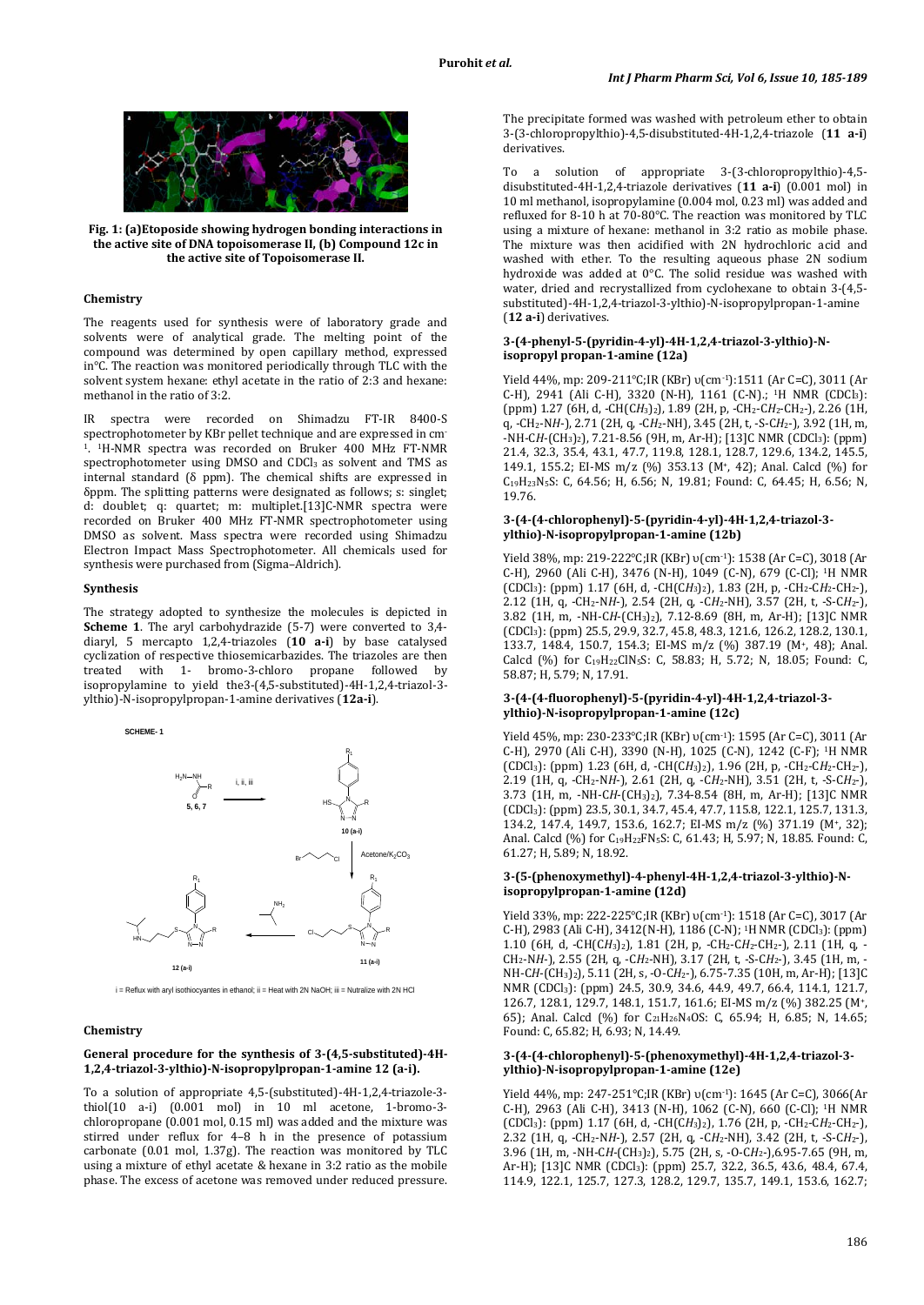EI-MS m/z (%) 416.20 (M<sup>+</sup>, 40); Anal. Calcd (%) for C<sub>21</sub>H<sub>25</sub>ClN<sub>4</sub>OS: C, 60.49; H, 6.04; N, 13.44; Found: C, 60.43; H, 6.09; N, 13.49.

#### **3-(4-(4-fluorophenyl)-5-(phenoxymethyl)-4H-1,2,4-triazol-3 ylthio)-N-isopropylpropan-1-amine (12f)**

Yield 49%, mp: 239-242℃;IR (KBr) υ(cm-1):1654 (Ar C=C), 3007 (Ar C-H), 2973 (Ali C-H), 3392 (N-H), 1186 (C-N), 1064 (C-F); 1H NMR (CDCl3): (ppm) 1.29 (6H, d, -CH(C*H*3)2), 1.86 (2H, p, -CH2-C*H*2-CH2-), 2.35 (1H, q, -CH2-N*H*-), 2.69 (2H, q, -C*H*2-NH), 3.45 (2H, t, -S-C*H*2-), 3.93 (1H, m, -NH-C*H*-(CH3)2), 5.57 (2H, s, -O-C*H*2-), 6.77-7.72 (9H, m, Ar-H); [13]C NMR (CDCl<sub>3</sub>): (ppm) 25.5, 30.1, 36.7, 45.4, 47.9, 68.7, 114.9, 115.8, 122.1, 124.7, 129.4, 131.3,147.4, 149.7, 160.6, 163.3; EI-MS m/z (%) 400.26 (M+, 44); Anal. Calcd (%) for  $C_{21}H_{25}FN_4OS$ : C, 62.98; H, 6.29; N, 13.99; Found: C, 62.87; H, 6.35; N, 14.12.

#### **3-(5-((4-chlorophenoxy)methyl)-4-phenyl-4H-1,2,4-triazol-3 ylthio)-N-isopropylpropan-1-amine (12g)**

Yield 52%, mp: 211-214℃;IR (KBr) υ(cm-1): 1518 (Ar C=C), 3017 (Ar C-H), 2965 (Ali C-H), 3430 (N-H), 1102 (C-N), 757 (C-Cl); 1H NMR (CDCl3): (ppm) 1.17 (6H, d, -CH(C*H*3)2), 1.93 (2H, p, -CH2-C*H*2-CH2-), 2.16 (1H, q, -CH2-N*H*-), 2.78 (2H, q, -C*H*2-NH), 3.36 (2H, t, -S-C*H*2-), 3.51 (1H, m, -NH-C*H*-(CH3)2), 5.21 (2H, s, -O-C*H*2-),6.85-7.56 (9H, m, Ar-H); [13]C NMR (CDCl3): (ppm) 23.1, 30.7, 33.4, 46.2, 48.6, 115.8, 126.1, 127.7, 128.6, 129.9, 147.4, 150.7, 159.5; EI-MS m/z (%) 416.19 (M<sup>+</sup>, 55); Anal. Calcd (%) for C<sub>21</sub>H<sub>25</sub>ClN<sub>4</sub>OS: C, 60.49; H, 6.04; N, 13.44;. Found: C, 60.43; H, 6.09; N, 13.39.

#### **3-(5-((4-chlorophenoxy)methyl)-4-(4-chlorophenyl)-4H-1,2,4 triazol-3-ylthio)-N-isopropylpropan-1-amine (12h)**

Yield 36%, mp: 219-222 °CIR (KBr) υ(cm<sup>-1</sup>): 1584 (Ar C=C), 3006 (Ar C-H), 2954 (Ali C-H), 3412 (N-H), 1082 (C-N), 712 (C-Cl); 1H NMR (CDCl3): (ppm) 1.33 (6H, d, -CH(C*H*3)2), 1.89 (2H, p, -CH2-C*H*2-CH2-), 2.30 (1H, q, -CH2-N*H*-), 2.85 (2H, q, -C*H*2-NH), 3.43 (2H, t, -S-C*H*2-), 3.93 (1H, m, -NH-C*H*-(CH3)2), 5.75 (2H, s, -O-C*H*2-),6.71-7.53 (8H, m, Ar-H); [13]C NMR (CDCl3): (ppm) 26.4, 31.1, 37.7, 42.4, 49.7, 64.2, 115.1, 124.1, 125.7, 129.2, 131.3, 135.7, 147.4, 149.7, 162.7; EI-MS m/z  $(\%)$  450.19 (M<sup>+</sup>, 62); Anal. Calcd  $(\%)$  for C<sub>21</sub>H<sub>24</sub>Cl<sub>2</sub>N<sub>4</sub>OS: C, 55.87; H, 5.36; N, 12.41; Found: C, 55.83; H, 5.32; N, 12.49.

### **3-(5-((4-chlorophenoxy)methyl)-4-(4-fluorophenyl)-4H-1,2,4 triazol-3-ylthio)-N-isopropylpropan-1-amine (12i)**

Yield 42%, mp: 229-231℃, IR (KBr) υ(cm·<sup>1</sup>): 1511 (Ar C=C), 3012 (Ar C-H), 2941 (Ali C-H), 3470 (N-H), 1161 (C-N), 605 (C-Cl), 1260 (C-F); <sup>1</sup>H NMR (CDCl<sub>3</sub>): (ppm) 1.23 (6H, d, -CH(CH<sub>3</sub>)<sub>2</sub>), 1.96 (2H, p, -CH<sub>2</sub>-C*H*2-CH2-), 2.19 (1H, q, -CH2-N*H*-), 2.61 (2H, q, -C*H*2-NH), 3.51 (2H, t, - S-C*H*2-), 3.73 (1H, m, -NH-C*H*-(CH3)2), 5.65 (2H, s, -O-C*H*2-),6.78-7.34 (8H, m, Ar-H); [13]C NMR (CDCl3): (ppm) 23.5, 30.1, 34.7, 45.4, 47.7, 65.5, 115.8, 122.1, 126.7, 131.3, 134.2, 148.6, 150.7, 157.4, 162.5; EI-MS m/z (%) 434.27 (M+, 59); Anal. Calcd (%) for C<sub>21</sub>H<sub>24</sub>ClFN<sub>4</sub>OS: C, 57.99; H, 5.56; N, 12.88; Found: C, 57.91; H, 5.59; N, 12.89.

# *In vitro* **cytotoxicity activity by Trypan Blue exclusion assay**

The ascetic fluid withdrawn from the peritoneum of EAC bearing animal, was washed with PBS and cell viability was checked by trypan blue dye using haemocytometer.

From the stock cell suspension,  $1*10*EAC$  cells in a volume of 0.1 ml were taken in sterile test tubes. The cells were treated with different concentration of compounds 0 μM, 0.1 μM, 0.2 μM, 0.4 μM, 0.6 μM, 0.8 μM, 1.0 μM in (0.2% DMSO) in a volume of 0.1 ml. The volume was made up to 1 ml with PBS and incubated at 37°C for 3 hours [27-28].

After 3 hours of exposure, 0.1 ml of trypan blue was added, mixed well and the total number of dead and living cells in all the four corner squares of the chambers was counted using haemocytometer and the percentage cytotoxicity was calculated as follows:

% Cytotoxicity =  $(T_{total} - C_{dead})/T_{total} X 100$ 

The drug concentration that causes 50% cell growth inhibition after 3h of continuous exposure to the test compounds  $(IC_{50})$  was determined by plotting the graph of concentration of the drug against the percent cytotoxicity and performing the regression analysis. The IC50 values of the test compounds are shown in Table 2.

| Table 2: <i>In vitro</i> cytotoxicity of 1,2,4-triazole derivatives against |
|-----------------------------------------------------------------------------|
| <b>EAC cells</b>                                                            |

| S. No. | Compound        | $IC_{50}(\mu M)$ |  |
|--------|-----------------|------------------|--|
| 1      | 12a             | $0.80 + 0.015$   |  |
| 2      | 12 <sub>b</sub> | $0.73 + 0.32$    |  |
| 3      | 12c             | $0.55 + 0.09$    |  |
| 4      | 12d             | $1.24 + 0.45$    |  |
| 5      | 12e             | $2.21 + 0.52$    |  |
| 6      | 12f             | $5.91 + 0.41$    |  |
| 7      | 12g             | $0.62 + 0.23$    |  |
| 8      | 12 <sub>h</sub> | $1.89 + 0.55$    |  |
| 9      | 12i             | $2.38 + 0.17$    |  |

# **DNA fragmentation studies**

DNA fragmentation study was performed by agarose gel electrophoresis[29]. Gel electrophoresis was carried out on i-Mupid mini- gel electrophoresis unit from Eurogentech. The DNA ladder (180bp) used for the study was obtained from Sigma Aldrich.

Agarose gel was prepared by boiling agarose in TAE buffer. The proper comb was inserted into the gel rig. 5μl of ethidium bromide was added to the gel and allowed to cool to 55°C. The comb was then placed in the gel tray. The gel was then poured into the gel tray and allowed to set for 30 minutes. Once the gel had cooled the comb was then removed carefully to form eight wells. The gel tray was placed in the gel electrophoresis unit with the wells closest to the cathode. The gel rig was then filled with TAE buffer until it formed a layer of buffer above the gel. The DNA was then treated with different concentration of compounds 1 μM, 2 μM, 4 μM, 6 μM, 8 μM, 10 μM and incubated in a shaker water bath at 37°C for 3 hours. 20μl of sample was transferred to an eppendorf containing 2μl of gel loading dye. The first well was loaded with 10μl of 1 Kb ladder. The remaining wells were loaded with 10 μl of DNA containing varying concentration of drug. The cover was placed on the gel rig. The power pack was set at 60V for 120 minutes. The run was stopped when the loading dye had migrated to about  $\frac{3}{4}$ <sup>th</sup>of the gel tray. The gel tray was carefully removed and placed in a UV transilluminator to see the migration of DNA. The photographs were then taken using Gel Dock instrumentation (Biorad).

The cytotoxic profile indicated that compounds 12c and 12g possessed highest cytotoxicity against EAC cells. Compounds 12c and 12g were selected for DNA fragmentation study against the EAC cells using gel electrophoresis and the fragmentation was compared with the standard 180bp DNA ladder. The gel dock image of the activity is represented in Figure 2**.**



**Fig. 2: DNA fragmentation profile of compound 12g (a) and 12c (b).**

# **RESULTS AND DISCUSSION**

# **Docking**

Energy minimized 3D structure of Etoposide showed that the A & C rings oriented perpendicular to ring B. Etoposide exhibited a docking score of 13.72. The oxygen atom in the methoxy group of the phenyl ring in etoposide formed H-bonding with –NH group of glycine 778 at a distance of about 1.813 A˚. Oxygen atom in the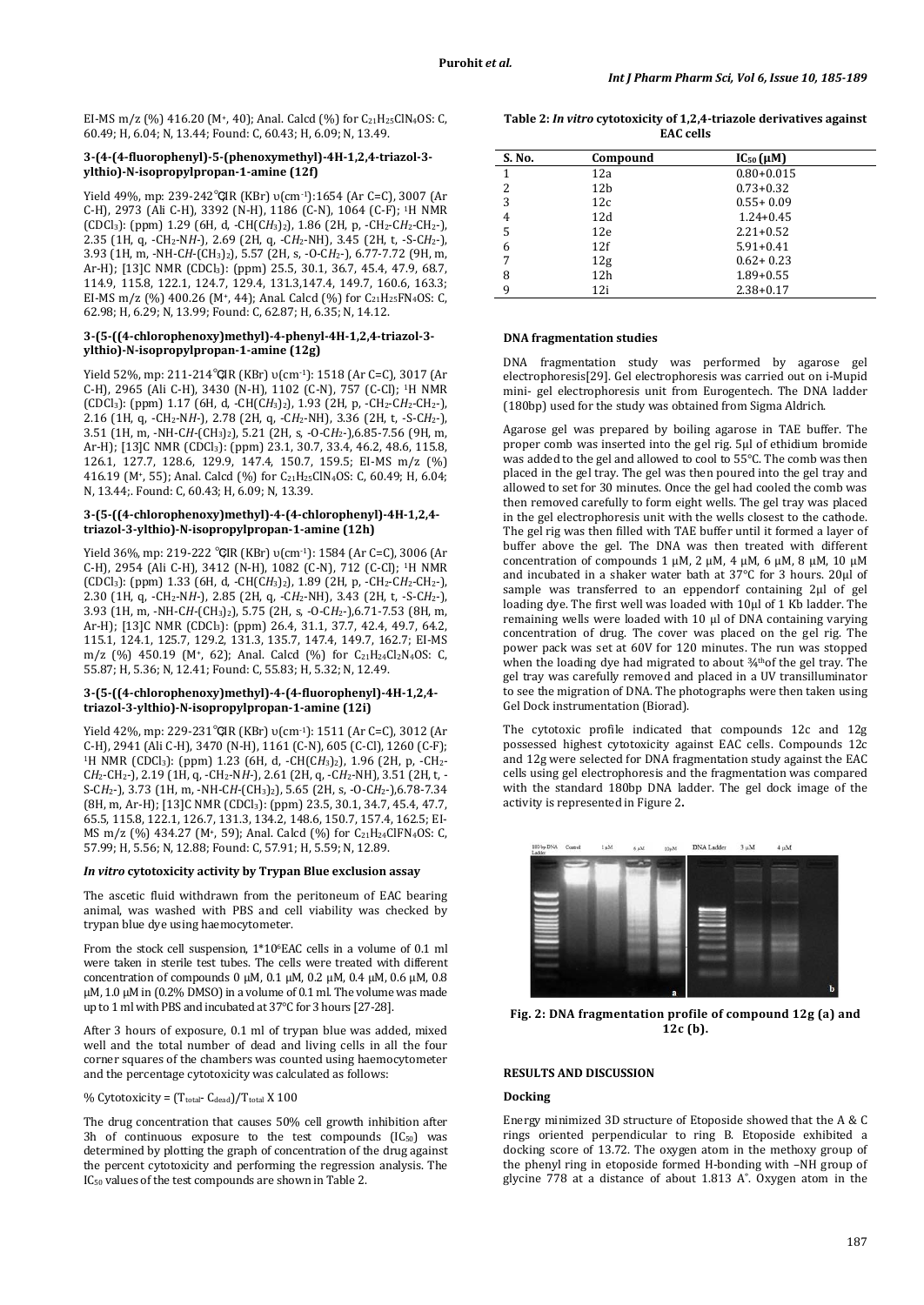dioxane ring of etoposide formed H-bonding with aspartic acid 479 at a distance of about 1.940 A˚ (**Figure 1a**).

Docking study of our synthesized compounds against DNA TP II showed that compound **12c** penetrated and positioned at the same binding site of the receptor as of Etoposide (**Figure 1b)**. Compound 12**c** exhibited the highest docking score of 11.72. Additionally, the superimposition of compound **12c** with native ligand did not show any conformational change. In compound **12c**, nitrogen atom of isopropyl amine group exhibited hydrogen bonding with the –NH group of glycine 778 at a distance of 1.879 A˚. This is similar to the hydrogen bonding exhibited by etoposide varying only by a distance of about 0.064 A˚. The higher cytotoxic action of compound 12c could be due to its resemblance with docking interactions of etoposide.

#### *In vitro* **cytotoxicity by Trypan Blue exclusion assay**

*In vitro* cytotoxicity by Trypan blue exclusion assay showed that all compounds possessed good cytotoxic activity against EAC cells. The IC50 values ranged from 0.55- 5.91 μM. The cytotoxic screening showed that compounds 12c, 12g, 12b and 12a were found to have good cytotoxic activity with IC50of 0.55, 0.62, 0.73 & 0.80 μM respectively.

#### **DNA fragmentation study**

The compounds 12c and 12g which exhibited the lowest IC<sub>50</sub> values were selected for DNA fragmentation analysis to study the mechanism of cell death.

In compound **12g**, DNA was incubated with three different concentration of the drug (1 μM, 6 μM & 10μM). The control DNA showed no migration in the gel as there was no fragmentation of DNA. It formed a smear around the well. DNA treated with 1 μM concentration of drug also failed to induce fragmentation as shown in **Figure 2a**. This is understood from the fact that the DNA has migrated as a smear around the well. It was similar to the control sample. However, DNA samples treated with 6 μM and 10 μM of **12g** showed fragmentation of DNA similar to the apoptotic ladder. DNA has initially moved as a smear and then shown fragmentation patterns similar to the ladder. As the concentration of 11b is increased from 6 μM to 10 μM, the extent of fragmentation has increased.

In case of Compound **12c,** DNA sample was incubated with two different concentrations of the drug (3 μM & 4 μM). Compound 12c showed fragmentation of DNA similar to the standard ladder. At the concentration of 3 μM (**Figure 2b**), the fragmentation pattern showed the typical features of apoptotic DNA ladders in agarose gel. Compound **12c** showed a better fragmentation profile as compared to **12g**. This is because in **12g**, DNA initially moved as a smear and then showed fragmentation. However, in 12c, the fragmentation of DNA was similar to the apoptotic ladder. Compound 12c shows uniform fragmentation at both 3 and 4 μM.

From these studies, we can conclude that compounds **12c** and **12g** induces DNA damage by apoptosis which probably is the biochemical basis for the cytotoxicity of these compounds.

#### **CONCLUSION**

We have synthesized and tested some novel 3-(4,5-substituted)-4H-1,2,4-triazol-3-ylthio)-N-isopropylpropan-1-amine derivatives for their cytotoxic activity. All compounds induced significant cytotoxic activity. Four compounds showed promising anti-inflammatory activity while the other five compounds showed moderate cytotoxic activity. The ability of compounds to induce cytotoxicity was confirmed my DNA fragmentation studies which indicated that cell death occurred by apoptosis. Further studies have to be carried out to explore the mechanistic basis of the cytotoxicity of these compounds.

# **ACKNOWLEDGMENTS**

Authors are thankful to The Principal, JSS College of Pharmacy, Mysore, India for providing necessary facilities. Authors are beholden to DBT for the financial assistance (Ref. No:

# BT/PR5594/MED/29/540/20l2).

### **CONFLICT OF INTEREST**

Declared None

# **REFERENCES**

- 1. Reck F, Zhou F, Girardot M, Kern G, Eyermann CJ, Hales NJ, Ramsay RR, *et al*. Identification of 4-Substituted 1,2,3-triazoles as novel oxazolidinone antibacterialagents with reduced activity against monoamine oxidase. J Med Chem 2005;48:499– 506.
- 2. Qu W, Kung MP, Hou C, Oya S, Kung HF. Quick assembly of 1,4 diphenyltriazoles as probes targeting b-amyloid aggregates in Alzheimer's disease. J Med Chem 2007;50:3380–7.
- 3. Wuest F, Tang X, Kniess T, Pietzsch J, Suresh M. Synthesis and cyclooxygenase inhibition of various (aryl-1,2,3-triazole-1-yl) methanesulfonylphenyl derivatives. Bioorg Med Chem 2009;17:1146–51.
- 4. Purohit MN, Pujar GV, Manohar KV, Udupi RH, Vijayakumar GS. Synthesis and Antimicrobial Activity of 4-substituted-5 mercapto 3-carboxamido triazoles. Indian J Heterocyclic Chem 2006;16:93-4.
- 5. Romagnoli R, Baraldi PG, Lopez OC, Cara CL, Carrion MD, Brancale A, *et al*. Synthesis and Antitumor Activity of 1,5- Disubstituted 1,2,4-Triazoles as Cis-Restricted Combretastatin Analogues. J Med Chem 2010;53:4248–58.
- 6. Al-Soud YA, Al-Masoudi NA, El-Rahman A, Ferwanah S. Synthesis and properties of new 1,2,4 triazoles: potential antitumor agents. Bioorg Med Chem 2003;11:1701-8.
- 7. Kumar D, Narayanam MK, Chang KH, Shah K. Synthesis of novel indolyl-1,2,4 triazoles as potent and selective anticancer agents. Chem Bio Drug Des 2011;77:182-8.
- Sunil D, Shetty P. Synthesis, characterization and anticancer activity of 1,2,4-Triazolo[3,4-b]-1,3,4 thiadiazoles on Hep G2 cell lines. Der Pharm Chemica 2009;1:19-26.
- 9. Holla BS, Veerendra B, Shivananda MK, Poojary B. Synthesis characterization and anticancer studies on some Mannich bases derived from 1,2,4 triazoles. Eur J Med Chem 2003;28:759-67.
- 10. Amin KM, El-Zahar MI, Anwar MM, Kamel MM, Mohamed M. Synthesis and anticancer activity of novel tetraline-6-yl-pyrimidine derivatives. Acta Polon Pharm Drug Res 2009;66:279-91.
- 11. Issa RM, Gaber M, Adb-Elhamed Al-Wakiel N, Fathalla SK. Synthesis, spectral, thermal and biological studies of Mn(II), Co(II), Ni(II) and Cu(II) complexes with 1-(((5-Mercapto-1H-1,2,4-triazol-3-yl)imino)-methyl)naphathalene-2-ol. Chinese J Chem 2012;30:547-56.
- 12. Murty MSR, Ram KR, Venketeswara RR, Yadav JS, Rao JV, Velattoru LR. Synthesis of new S-alkylated-3-mercapto-1,2,4 triazole derivatives bearing cyclic amine moiety as potent anticancer agents. Lett Drug Des Discov 2012;9:276-81.
- 13. Purohit M, Rajendra Prasad VVS, Mayur YC. Synthesis and Cytotoxicity of bis-1,3,4-oxadiazoles and bis-pyrazoles derived 1,4-bis[5-thio-4-substituted-1,2,4-triazol-3-yl]-butane and their DNA binding. Arch Pharm Chem Life Sci 2011;11:248- 54.
- 14. Purohit M, Mayur YC. Synthesis, *In vitro* Cytotoxicity, and Antimicrobial studies of 1,4-bis(4-substituted-5-mercapto-1,2,4 triazol-3-yl)butanes. Med Chem Res 2012;21(2):174-84.
- 15. Giraud F, Guillon R, Loge C, Pagniez F, Picot C, Borgne M, *et al*. Synthesis and structure-activity relationships of2-phenyl-1- [(pyridinyl-and piperidinylmethyl)amino]-3-(1H-1,2,4-triazol-1-yl)propan-2-ols as antifungal agents. Bioorg Med Chem Lett 2009;19:301–4.
- 16. Al-Soud Y, Al-Dweri M, Al-Masoud N. Synthesis, antitumor and antiviral properties of some 1, 2, 4-triazole derivatives. Farmaco 2004;59:775–83.
- 17. Eswaran S, Adhikari AV, Shetty NS. Synthesis and antimicrobial activities of novel quinoline derivatives carrying 1,2,4-triazole moiety. Eur J Med Chem 2009;44:4637–47.
- 18. Alanine A, Anselm L, Steward L, Thomi S, Vifian W, Groaning MD. Synthesis and SAR evaluation of 1,2,4-triazolesas A2A receptor antagonists. Bioorg Med Chem Lett 2004;14:817–21.